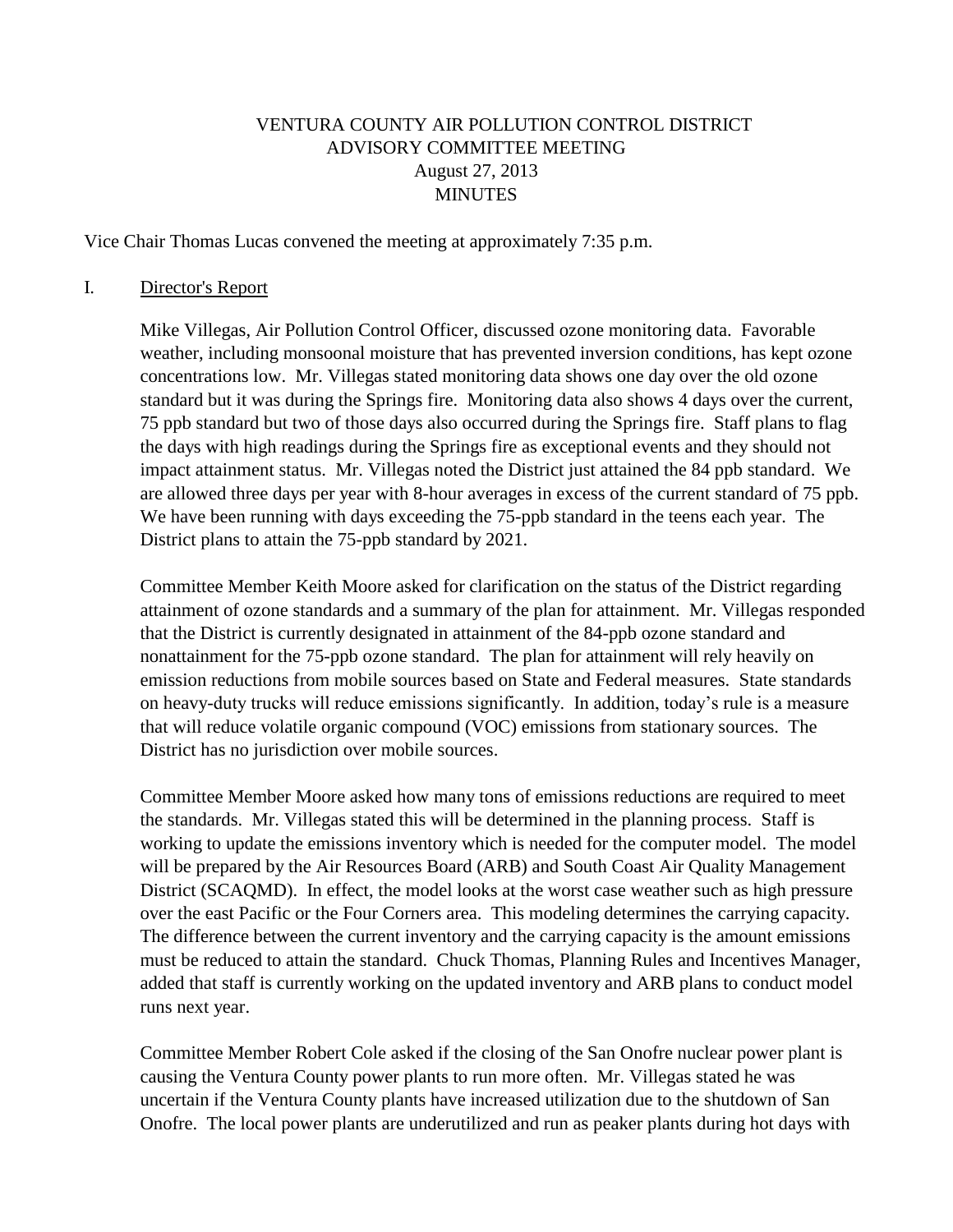high electricity demand. The California Public Utilities Commission has stated that Ventura County should have 300 MW more local generating capacity. Both local plants have oncethrough seawater cooling systems. They must comply with new rules to entrain less sea life or shut down in the 2020 time frame. One plant might be repowered with a cogeneration system in the 300-MW range. The shutdown of San Onofre required the restart of an old plant in Huntington Beach.

Committee Member Tom Lucas asked about the 2014 small fleet rule. Mr. Villegas stated he did not have the details available. He stated he could send Committee Member Lucas information after the meeting by email.

Mr. Villegas continued with his update by discussing the Carl Moyer program. The Carl Moyer program has accounted for approximately 1/5 of reductions of smog forming emissions in the last five years. The Carl Moyer program is an incentive program that supports repowering farm tractors, agricultural pumps, and commercial fishing vessels. The program sunsets in 2015 but two bills, SB 11 and AB 8 have been introduced to reauthorize the program until 2023. Both bills have made it through their houses of origin and their policy committees and currently enjoy bipartisan support. The bills extend the program essentially with no changes.

Committee Member Joan Burns asked if the benefits of the Carl Moyer program have plateaued. Mr. Villegas stated that the District allocates \$3 million per year and is still significantly oversubscribed. He added that the program was audited in April of this year and the District was the first to receive a clean audit from the Department of Finance. ARB also audited the District's Carl Moyer program and found us to be approximately 30% more cost effective than most other participating air districts. Mr. Villegas attributed this finding to the cost effectiveness threshold we use that slows down the process slightly but allows us to get more reductions per dollar spent.

## II. Call to Order

Chair Sara Head called the meeting to order at approximately 7:45 p.m.

## III. Roll Call

Present Joan Burns Tom Lucas Robert Cole Hugh McTernan Raymond Garcia Keith Moore Martin Hernandez Steven Wolfson Michael Kuhn

Absent Todd Gernheuser Richard Nick

Sara Head Lindy Moore Palmer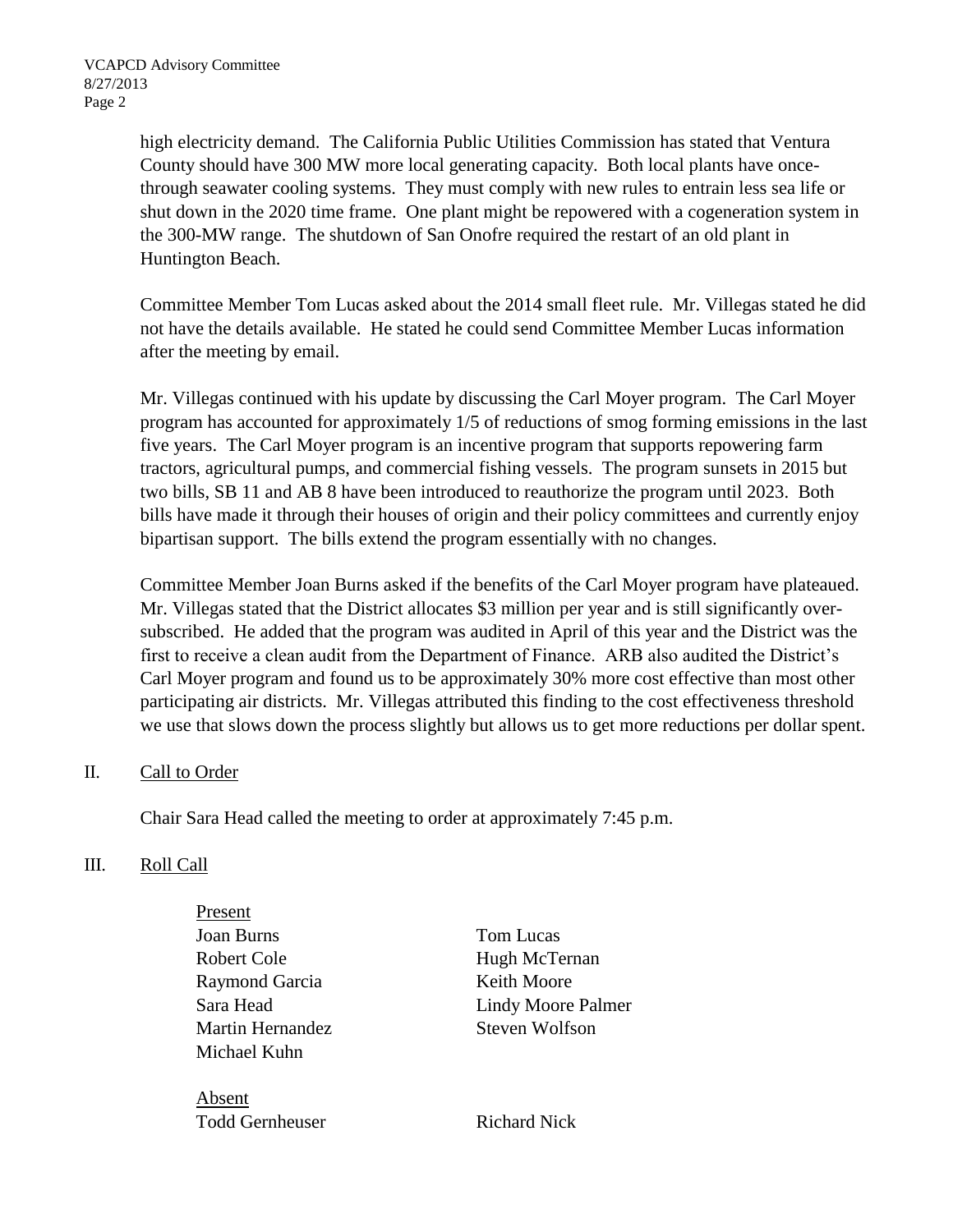VCAPCD Advisory Committee 8/27/2013 Page 3

> Randy Johnson (excused) Alice Sterling (excused) Kim Lim Duane Vander Pluym (excused)

#### Staff

Mike Villegas Chuck Thomas Stan Cowen Tyler Harris

#### Public

Mike Pearce, W.S. Dodge Oil Company, Inc. and Independent Lubricant Manufacturers Association

### IV. Minutes

The minutes of the February 26, 2013 meeting were approved as drafted.

V. Committee Comment

There were no committee comments.

VI. Public Comment

There was no public comment.

VII. Old Business

There was no old business.

### VIII. New Business

A. Proposed New Rule 74.31, Metalworking Fluids and Direct Contact Lubricants, and Proposed Amendments to Rule 23, Exemptions from Permit

Stan Cowen of the District gave a presentation of the proposed new Rule 74.31, Metalworking Fluids and Direct Contact Lubricants, and amendments to Rule 23, Exemption from Permit. Staff is proposing to adopt a new rule to reduce ROC emissions from metalworking processes such as machining, stamping and forging. Staff is proposing to amend Rule 23 to essentially keep the status quo and exempt most machine shops that will be subject to new Rule 74.31 from permit requirements. Notice of this Advisory Committee meeting was sent to all known sources in the District that will be subject to the new rule.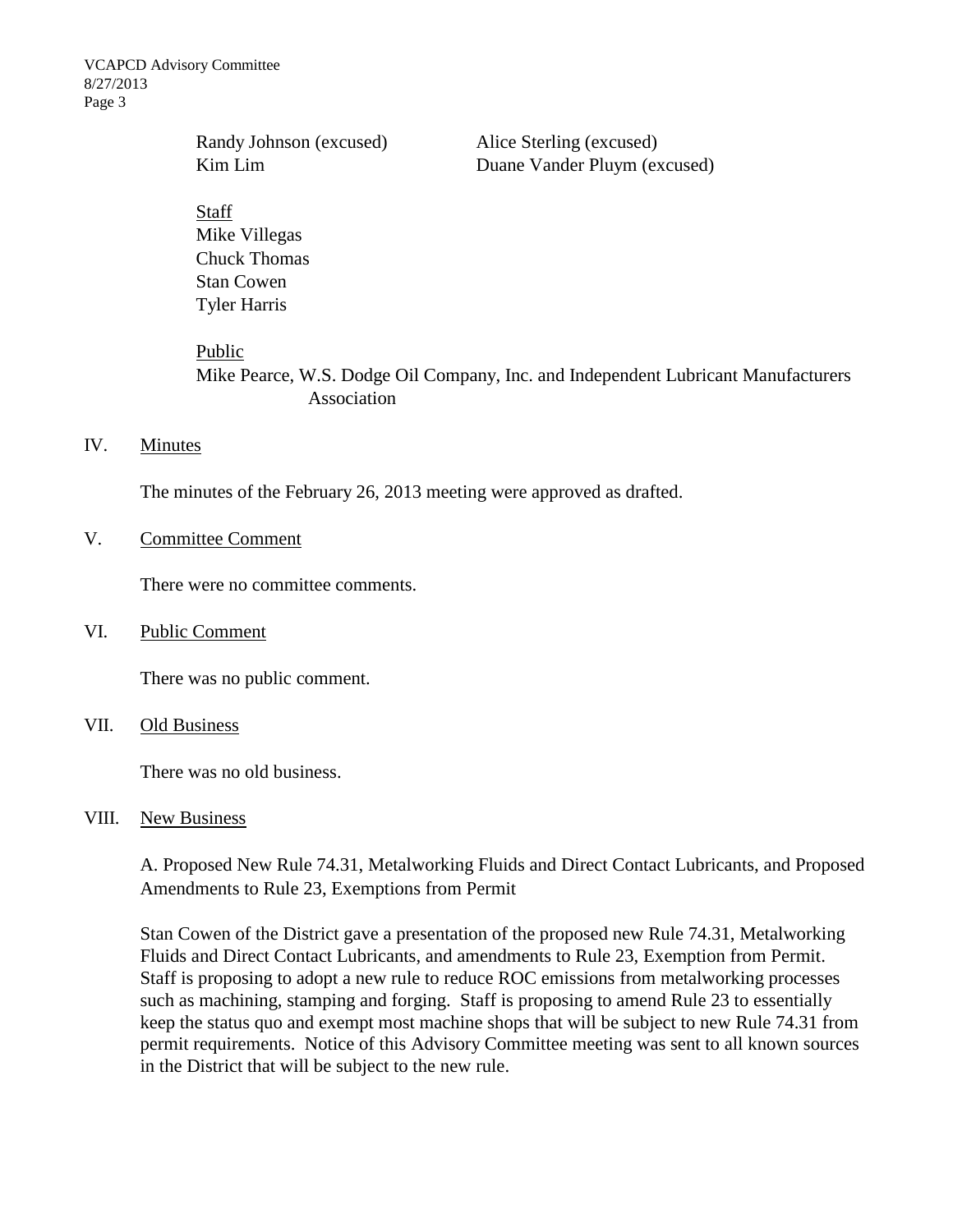Mr. Cowen noted that proposed Rule 74.31 is based on SCAQMD Rule 1144, which was developed over several years with the cooperation of the regulated sources as well as the lubricant manufacturers. He specifically thanked Mike Pearce of the Independent Lubricant Manufacturers Association (ILMA) for participating in the District rule development process and bringing the benefit of his knowledge gained during the development of the SCAQMD rule. The proposed rule is required by the "All Feasible Measures" provisions of the California Clean Air Act.

Rule 74.31 will affect approximately 300 sources, mostly machine shops, but also engine rebuilding and other operations, that currently emit 76 tons of ROC per year. The proposed rule will reduce the emissions from these sources by 41 tons at a cost of approximately 40 cents per pound. This is an extremely cost effective emissions reduction and Mr. Cowen noted that many operations will see a cost savings as a result of using the new lubricants.

In order to avoid burdensome requirements on the often small businesses that use the fluids subject to proposed Rule 74.31, the rule relies on a sales prohibition to restrict the use of the high-ROC non-compliant fluids. The proposed rule also reduces compliance costs by requiring metalworking fluid substitution rather than requiring much more expensive emissions control equipment. The sales prohibition system, if properly monitored, effectively removes noncompliant material from the market so only compliant materials will be available in the District. In order to allow end-users to deplete stocks of non-compliant materials, the rule includes a 6 month user depletion allowance. The effective date of the proposed rule is January 1, 2014.

The proposed rule includes recordkeeping requirements for end-user facilities. However, if a facility uses only super-compliant materials with ROC content less than 50 grams per liter, the facility is exempt from the recordkeeping requirements. Facilities exempt from the specific recordkeeping requirements in the rule may demonstrate compliance with normal purchase records. Container labels of super-compliant materials already show ROC content since the requirements are already in place in SCAQMD.

The proposed amendments to Rule 23 section B.4 exempt metalworking facilities from permit requirements if they use super-compliant materials. Super-compliant materials are already available for 95% of all metalworking processes that require direct contact lubricants. The permit and recordkeeping exemptions have been included as an incentive to use super-compliant materials and therefor reduce emissions from affected processes as much as possible.

Staff notified all sources of two previous opportunities for public input - a public consultation meeting in April 2013 and a public workshop in July 2013. Mike Pearce of ILMA participated in both meetings and several local source representatives also attended each meeting. District staff received minor comments from US EPA and no comments from ARB. ILMA fully supports the adoption of Rule 74.31 and the amendments to Rule 23. ILMA wants uniform requirement nation-wide and they are committed to encouraging adoption of requirements similar to Rule 74.31 and SCAQMD Rule 1144 by all air pollution control bodies to keep the market uniform.

Committee Member Moore asked for clarification of the difference between super-compliant and compliant materials. Mr. Cowen stated that super-compliant materials have lower ROC content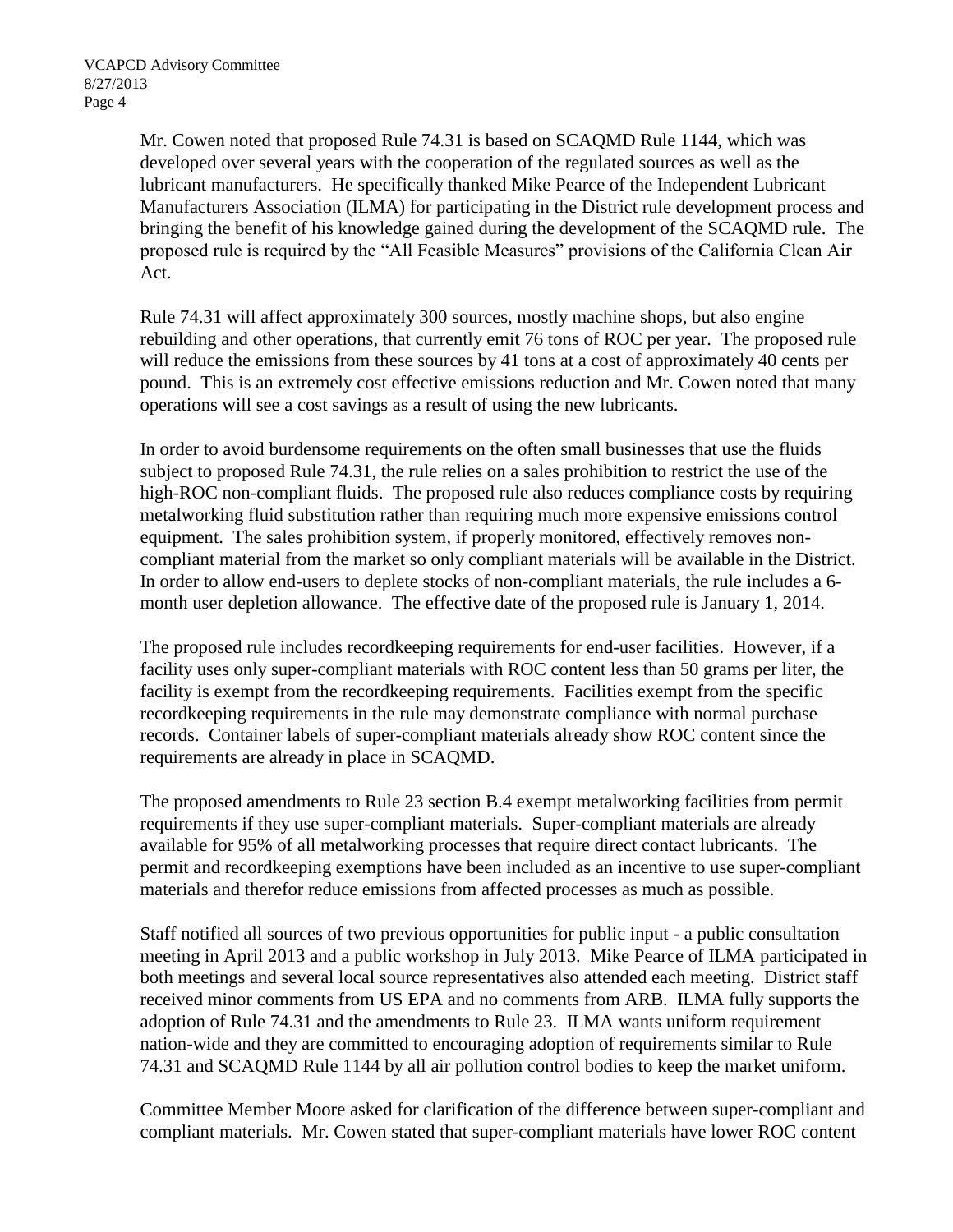and therefore generate less pollution. Super-compliant materials are generally heavier oils or are water reducible and used in a diluted form. Committee Member Moore also asked how the super-compliant materials compare to other materials in price and performance. Mr. Mike Pearce, ILMA/Dodge Oil, stated price and performance of super-compliant materials are comparable to compliant materials and old, non-compliant materials. The benefits of supercompliant materials to the end-user in SCAQMD motivated manufacturers to commit the resources to develop and sell super-compliant materials to better serve their customers. All subject lubricants sold by Dodge Oil are now super-compliant except the EDM and lapping compounds. For some materials, the cost to produce certain fluids did increase, particularly the honing oils which require low viscosity to suspend particles. However, all major manufacturers have accepted that cost and reformulated the honing oils. The materials are generally reusable if collected and filtered except for stamping lubricants which generally remain on the parts. The average life cycle of a gallon of material is six months.

Committee Member Lucas asked about testing of the new materials for hazards to the employees that will use them. Mr. Pearce stated that the straight oil-type products were already practically non-hazardous and the new materials are also low hazard materials and are non-carcinogenic. The exception is the old stamping and vanishing oils are basically solvents and were designed to evaporate from the part quickly after the machining or stamping process so the parts did not require cleaning. With the elimination of solvents, water based materials did not work well with some processes due to the time it takes for water to evaporate or its tendency to cause rust. There is an EPA exempt solvent called PCBTF (Parachlorobenzotrifluoride) that has a raised health hazard level. Dodge Oil is reluctant to sell PCBTF, encourages customers to try alternatives and educates the customer about the hazards and ways to reduce exposure.

Committee Member Garcia made a motion that the Committee recommends adoption of Rule 74.31 as well as the proposed amendments to Rule 23. Committee Member Martin Hernandez seconded the motion. Several committee members stated they had additional questions or points of discussion, so the Chair allowed discussion to continue.

Committee Member Wolfson asked how Advanced Structural Alloys and Arcturus Manufacturing would meet the requirements of this rule. Mr. Cowen stated Arcturus Manufacturing is already in compliance since they switched to a semi synthetic or emulsion lubricant. The change allowed Arcturus Manufacturing to remove their particulate control device so the switch to compliant materials was beneficial to the operation and air quality due to fewer particulate emissions.

Committee Member Wolfson also asked how the sales prohibition would be monitored and what authority does the District have over non-permittee manufacturers. Mr. Cowen stated that we have statutory authority to control stationary sources and that is the basis. The District has other rules with sales prohibitions. In the case of other sales prohibition rules, the District takes samples of products in use or purchases products directly. In this case the District might visit machine shops and if they find non-compliant products contact the manufacturer and inform them of the violation. Purchase records will likely show the date and time of purchase. Mr. Villegas stated that the authority is similar to the regulation of architectural coatings. The District does not regulate homeowners; we regulate the point of sale. District staff will visit sales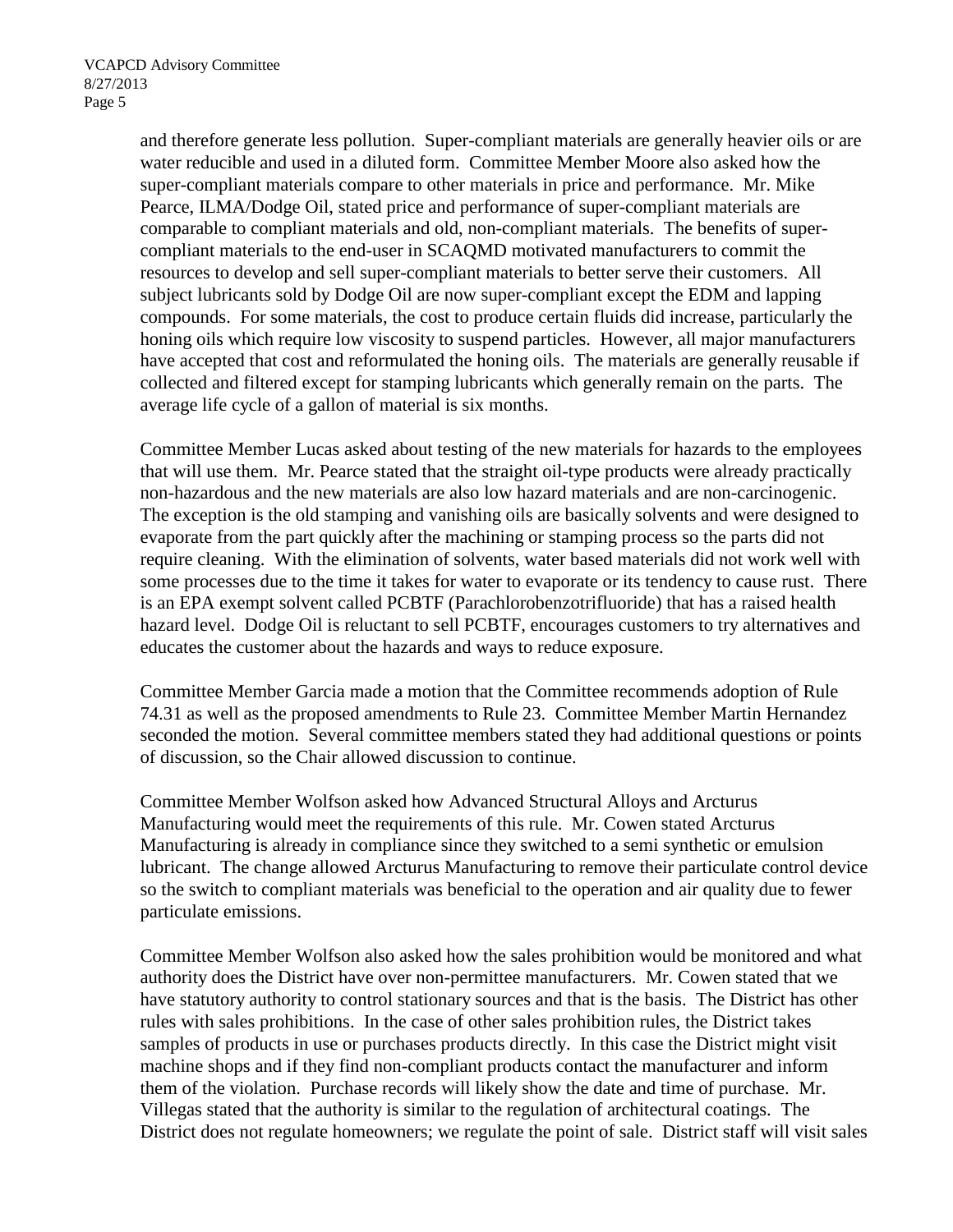and distribution businesses such as Home Depot and check the products on the shelf for compliance.

Committee Member Wolfson asked if users of super-compliant materials are not required to keep records, how will the District know if they are in compliance? The rule does not require recordkeeping, but the facility must demonstrate compliance. So in essence, they must show that the products in use are super-compliant by the label or purchase records, even if formal recordkeeping is not required. Mr. Pearce stated SCAQMD Rule 1144 requires labeling of all containers. The labeling requirements have already been adopted nationwide by all major manufacturers of metalworking fluids. One of the leading manufacturers identified 17 pathways for products to enter Southern California, so they decided to label all of their products. 99% of containers already have VOC content listed on the label.

Committee Member Hernandez asked for clarification that even though recordkeeping is not required, a facility still would have purchase records that could be used as the on-site data to confirm compliance. Mr. Cowen confirmed that was the intent.

Committee Member Burns asked about the District's resources for enforcement and outreach, especially since the rule will apply to many small businesses that might have the attitude that they want to continue using material they know works rather than new untested material. Mr. Cowen stated that some public outreach such as a workshop would be a good idea to inform sources of the rule and how to comply. Also, sending inspectors to spot check machine shops and see if they are complying with the rule is possible.

Committee Member Burns asked for further clarification on the enforcement approach, especially in the early months. If an inspector visits a machine shop 8 months after the effective date and finds non-compliant materials, how would they handle enforcement? Would they cite them, give them guidance or ask about the supplier and pursue enforcement with them? Mr. Cowen stated that the rule includes a grace period of 6 months and Committee Member Burns responded that she was curious about how they would handle issues just after that period. Mr. Cowen stated that the rule applies to the user, so they are not allowed to apply the material and the suppliers are not allowed to sell it. Mr. Pearce stated the SCAQMD did an advisory tour to a number of machine shops to point out that they must stop using and dispose of non-compliant materials and provided information about compliant alternatives. SCAQMD is now starting an intensive campaign of active enforcement, but they gave facilities plenty of warning. In addition, Dodge Oil and many other suppliers prepared handouts listing compliant materials and distributed them to all of their customers in SCAQMD.

Committee Member Lucas followed up with a question about the two-year period in SCAQMD. Mr. Pearce added that 2010 through 2012 was a step down period in SCAQMD. The manufacturers needed the time to develop compliant alternatives for the vanishing films and rust protectants. Committee Member Lucas asked if the District would consider an 18-month transition period before fines go out. Committee Member Burns stated the rule already includes a 6-month period. Mr. Villegas confirmed that the rule already includes a 6-month transition. He agreed that the District would conduct some additional outreach before issuing Notices of Violation.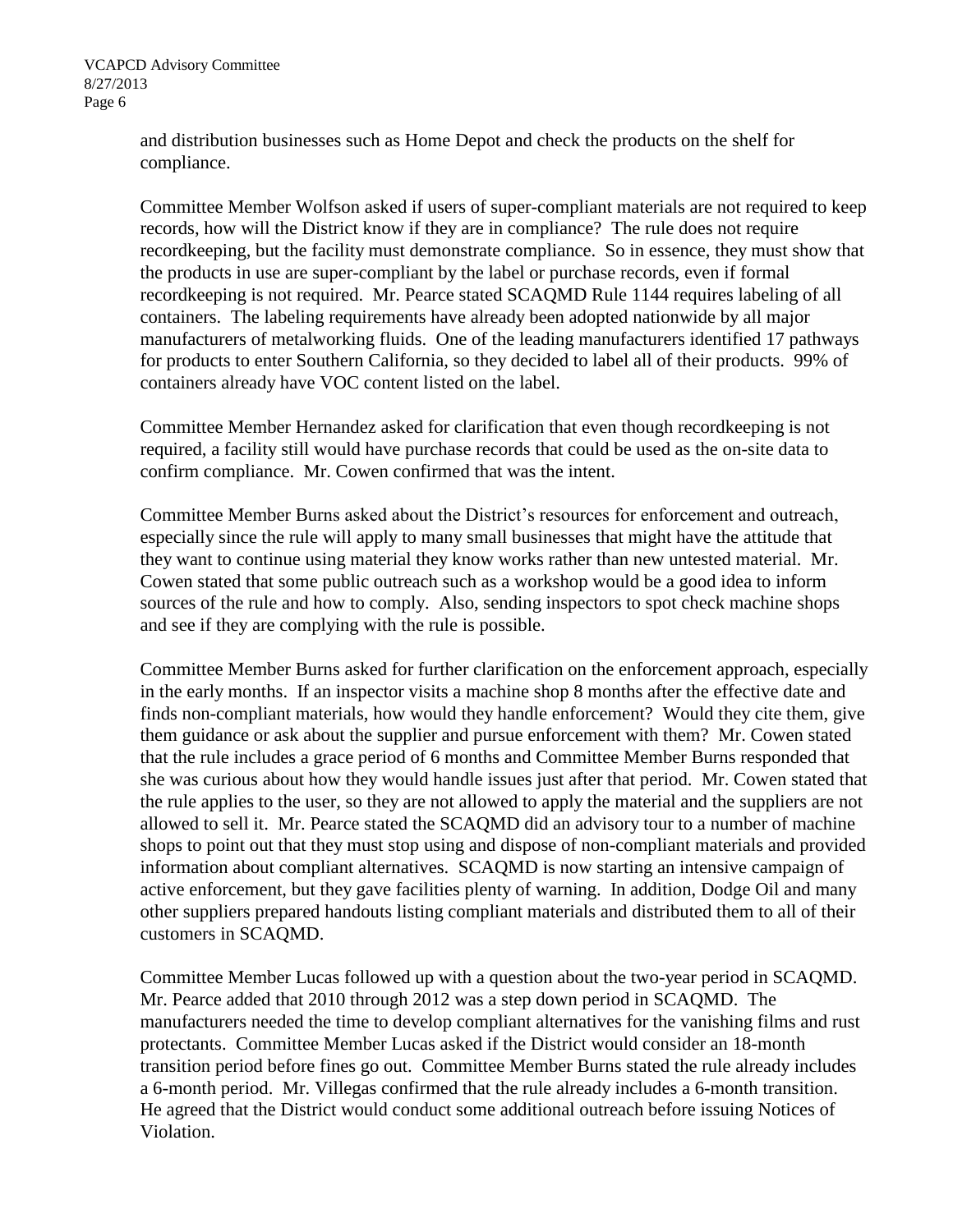Committee Member Lucas asked about Haas Automation, noting that it appears they are exempt from some requirements. He noted that they can just move to Texas, which they already plan to do, but he asked if there are similar rules in Texas. Mr. Pearce stated that the industry is not aware of any current Texas rules. However, he believes that it is only a matter of time, especially since the SCAQMD-required labeling showed up around the country. People started asking about the source of the VOC, since it was never listed on the materials before and previous testing methods were terrible. Now regulation of these materials is under study in many jurisdictions and ILMA expects regulation to expand across the country. So even though Texas does not have a similar regulation now, it is coming.

Committee Member Cole asked if some metalworking fluids are sold as concentrates. Mr. Pearce stated that primarily the water reducible materials are sold as concentrates. Committee Member Cole followed up by asking if the material is more effective if it is not diluted. Mr. Pearce responded saying no, the water is needed to provide the cooling power the oil does not have. It is not effective and in fact it can be dangerous to use undiluted because some of the additives such as antibacterials and rust inhibitors are severely over-concentrated. They are designed to be diluted and used at 15-20 parts water to one part concentrate. However, stamping is a little different because it is more complex, but Mr. Pearce does not believe any facilities in the district use that type of operation. Committee Member Cole asked if concentrated material could speed up the operation. Mr. Pearce stated that it would actually slow them down and cost tremendous amounts of money because part of the cost effectiveness is in the dilution of the material.

Committee Member Moore asked for a rough estimate of the quantity of these materials used in Ventura County. Mr. Cowen stated that Ventura County uses approximately  $1/20^{th}$  of the quantity used in the SCAQMD. Mr. Pearce stated that Arcturus, for example, buys the forging compound 80 drums at a time. Small machine shops might buy a pail every six months. It varies widely. Automotive Racing Products buys maybe 5-10 drums per month of various products. These products are typically sold in bulk such as liquid bins or totes that contain up to 330 gallons, drums and pails.

Chair Sara Head asked for additional comments from the committee and no members asked to be recognized. She then asked Mr. Pearce if he wished to express any comments or questions. Mr. Pearce stated that ILMA and Dodge Oil have no problem if APCD wants to include the labeling requirement from Rule 1144 in Rule 74.31. They see it as a good thing and an excellent tool for helping enforcement.

Mr. Pearce also asked for clarification of the Rule 23 amendments if a permit is required for a sinker EDM machine that cannot use super-compliant materials due to the design of the machine requiring solvent. A permit is not required for such a machine in SCAQMD. Mr. Cowen stated that such a machine would require a permit in Ventura County. The permit exemption only applies if the process uses a super-compliant material or less and for that situation they are not using a super-compliant material so a permit would be required based on the current language. Mr. Pearce stated that ILMA and Dodge would support changing the language to exempt machine tools that are required to use non-super-compliant materials since they are very, very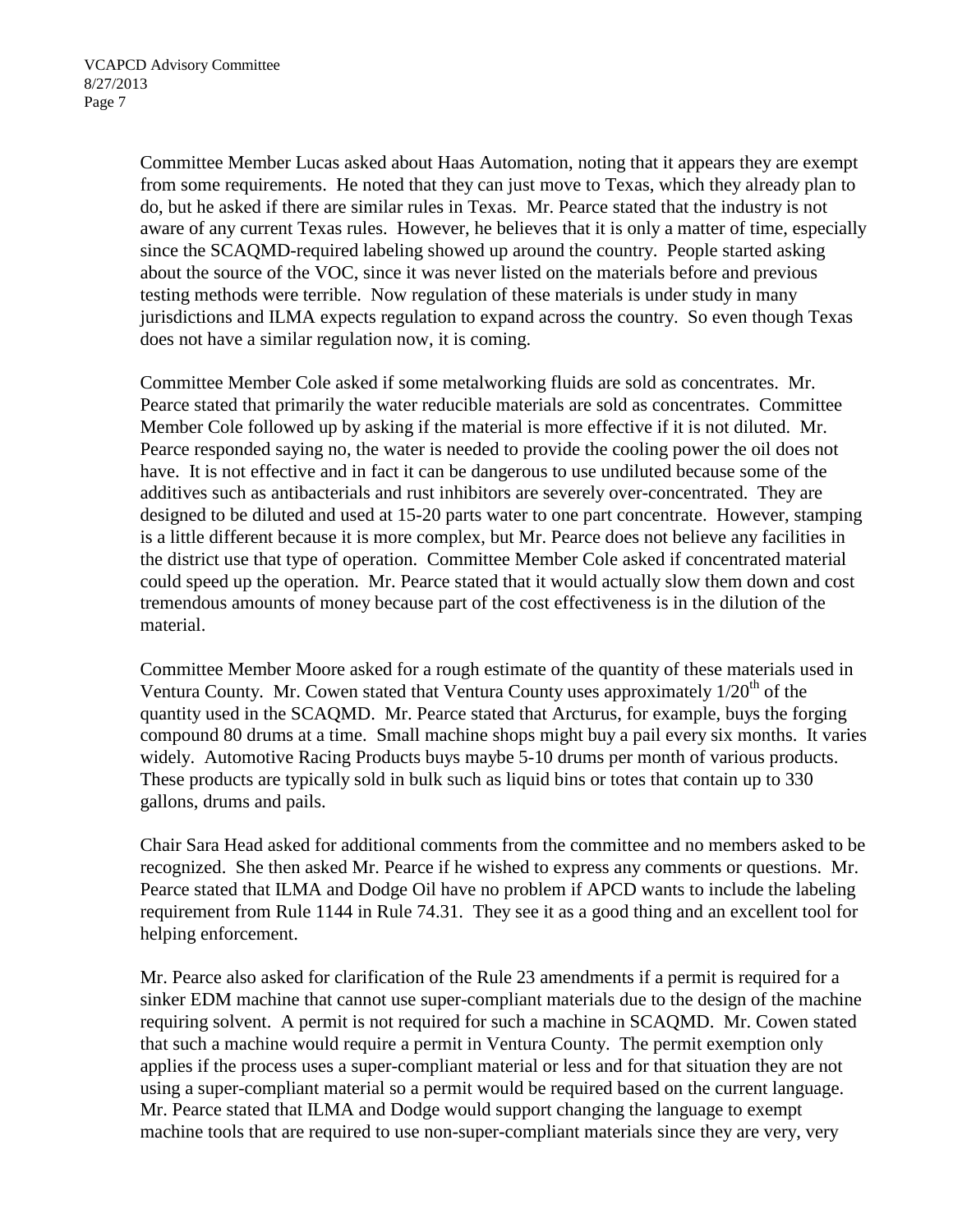few in number. He services approximately 100 sinker EDMs in all of Los Angeles. There are three or four grinding machines that require precision grinding fluid in all of the Los Angeles Basin. ILMA and Dodge support not requiring permits for these processes because that is a burden to the machine shop that can't do without the non-super-compliant material even though all of the rest of the machine tools are fine. It should be a very limited exemption where the manufacturer of the operation dictates the use of the non-super-compliant materials. You cannot incentivize them to change because the machine will not allow them to do it. Mr. Cowen and Mr. Pearce discussed the limited exemption and determined it should include:

- 1. carbide grinding machines where the manufacturer specifies the viscosity of the fluid;
- 2. sinker EDM machines; and
- 3. lapping (abrasive process that requires the solvent carrier the light and heavy oils don't work).

Committee Member Burns asked for clarification about the exemption. Mr. Cowen state he believed Mr. Pearce's point is that the exceptions, these three processes do not have to meet the ROC requirements in Rule 74.31 due to the process design requirements but they are still required to have permits. Mr. Pearce stated that recordkeeping would still be required by Rule 74.31 so the District would have an accurate record of what is being used in these processes. Anyone using materials with ROC content above 50 mg/L must keep records. Mr. Pearce stated though it doesn't sound like much, recordkeeping is a major burden for manufacturers. They don't want to do it and they will do whatever they can to avoid it, so it is a very good carrot for manufacturers.

Chair Head requested clarification that the district would support both of the modifications, including addition of the labeling requirements in Rule 74.31 and the exemption of the three specific processes from the permit requirements. Mr. Cowen stated that the district definitely supports those changes. Chair Head asked Committee Member Garcia if he would amend his motion to include these changes in the Rules recommended for adoption by the Board.

Committee Member Lucas raised the issue of the timeline for enforcement again. He stated that the products have a shelf life of six months, and the enforcement is too quick. If not two years, maybe one year period before enforcement action is taken against machine shops for using noncompliant materials. Chair Head stated that products are already available and there are many incentives to change, such as increased effectiveness. Committee Member Lucas responded that they need to be educated and if we give them that time period and the suppliers assist with outreach, they will comply. He would rather put the extended time on paper now than rely on a policy by the District to delay enforcement. Mr. Villegas and Mr. Cowen agreed to amend Rule 74.31 to allow a year for depletion of metalworking fluid user inventory.

Mr. Pearce asked the Committee Members to keep in mind that 99% of the products have already been reformulated. Facilities should be using most of the reformulated products already. All of the product line redevelopment is already done. So it will be easier for the Ventura County industry to comply. Metalworking fluid manufacturers cannot sell non-compliant products after January 1, 2014 so in January, February or March when they reorder materials they will find out the old ones are no longer available. Committee Member Lucas stated that one year for outreach would be acceptable. Mr. Villegas stated that it would likely take District staff a year to visit all